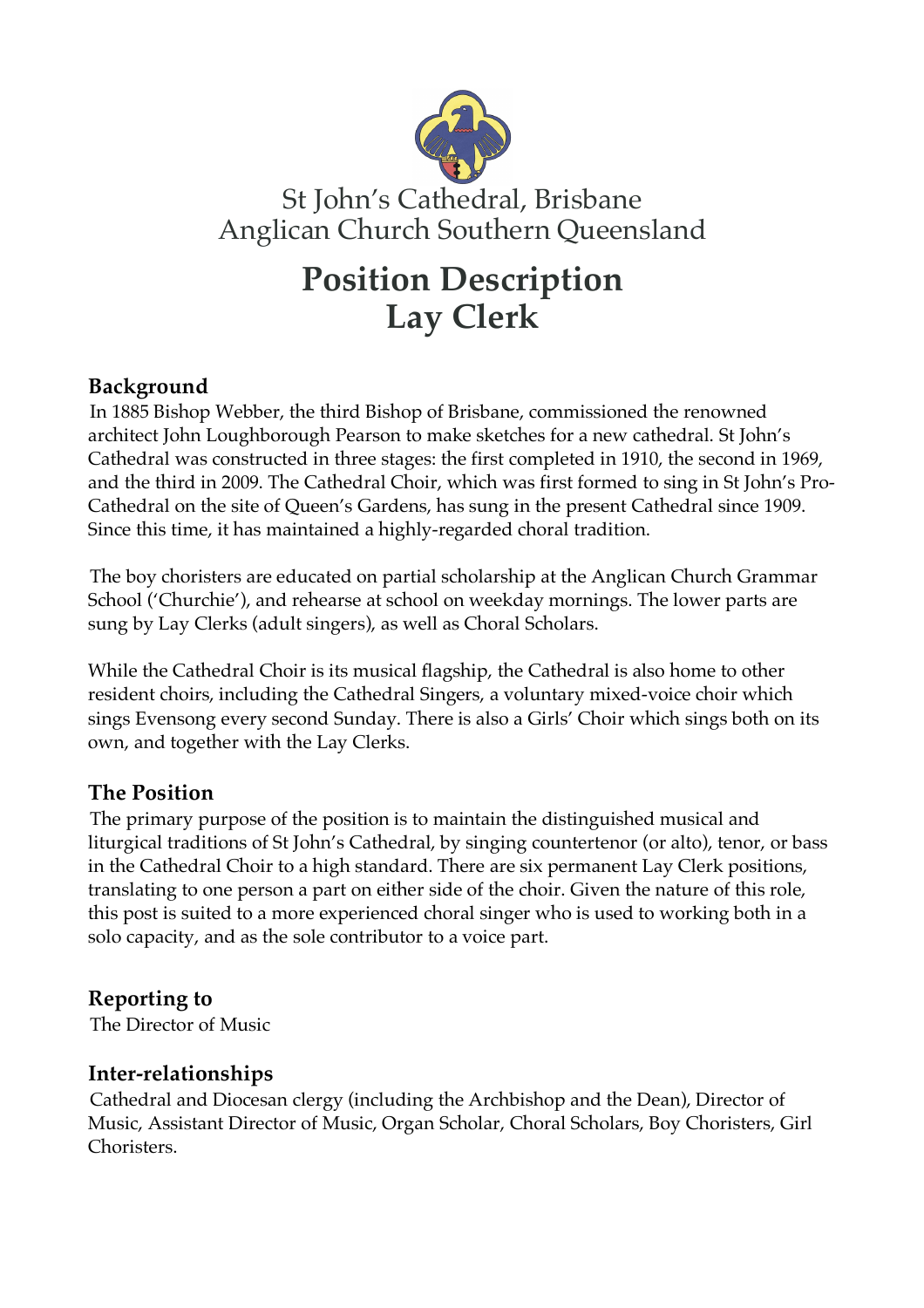#### **Responsibilities**

Each Lay Clerk is accountable to the Director of Music for the following duties:

Attend **regular rehearsals and services** (as outlined in the *Regular Schedule* section in this document).

Attend **special liturgies** as required, especially (but not limited to) those on Christmas Eve and Christmas Day, Ash Wednesday, Maundy Thursday, Good Friday, and Ascension Day. These additional commitments are published well in advance on the music schedule.

Attend **other performances** as scheduled from time to time. These may include concerts, tours, and recording sessions.

Book a deputy to replace them (from the approved list of Deputy Singers published by the music department), in the event they are unavailable for a service due to illness or for any other reason.

Maintain their vocal health and technique.

Prepare repertoire in advance of rehearsals and services, and perform in a confident manner. The Music List is published on a monthly basis, and therefore Lay Clerks always have at least two weeks' notice of upcoming repertoire to facilitate preparation.

Obtain and present a valid Queensland Government *Blue Card* demonstrating suitability to work with children, in accord with the Cathedral's legal obligations.

Act as a mentor to the Choral Scholars in a sympathetic and professional manner, and liaise with the Director of Music and Assistant Director of Music in monitoring the Choral Scholars' development and progress.

Other duties as required by the Director of Music.

### **Qualifications and experience**

The ideal Lay Clerk will have:

Experience of choral singing at a professional level;

Experience with solo singing, and confidence as a solo or verse singer;

Excellent sight-singing skills;

A well-trained voice, with a good range and flexibility;

An ability to provide a strong line as the only singer of their part on each side of the choir;

A demonstrated commitment to excellence in musical performance, a drive to undertake adequate personal preparation, and a willingness to be accountable for their performance;

Ideally, a good working knowledge of the Anglican choral repertoire and of Renaissance polyphony; and

A sympathy with the ethos and mission of an Anglican Cathedral, and the values of the Anglican Church more broadly.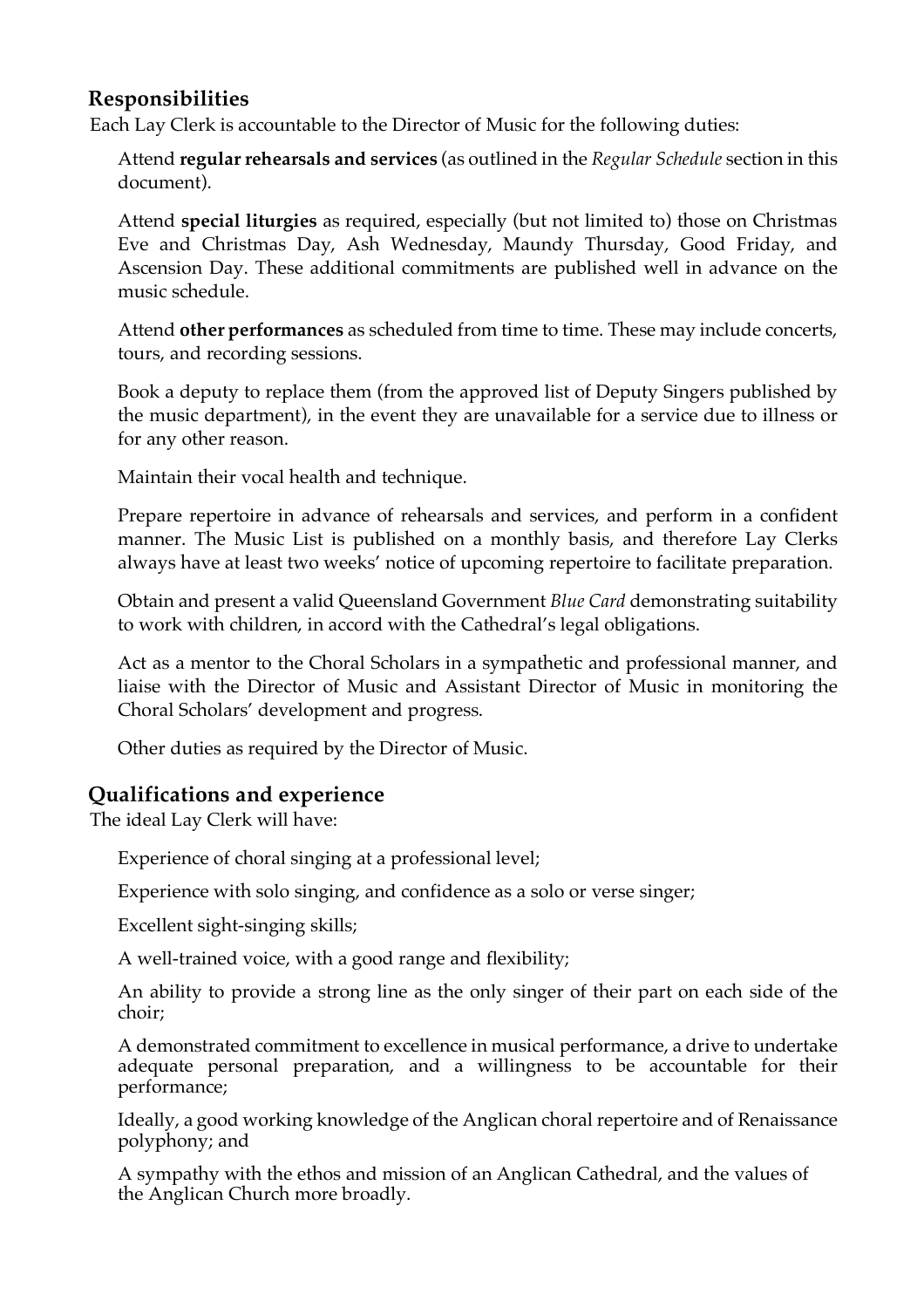#### **Personal attributes**

Lay Clerks will demonstrate the following attributes:

Punctuality for all rehearsals and performances;

Professional manner and presentation;

A sense of humour;

Willingness to work as the member of a team, as part of a close-knit group, and the ability to respond quickly and positively to direction; and

An attention to detail and a well-ordered approach to work.

#### **Performance management**

The performance of each Lay Clerk will be assessed on a regular basis, particularly with regard to:

Their performance of the key duties and responsibilities of the role;

Their ability to advance the musical reputation of the Cathedral Choir;

Their musical performance; and

Their ability to develop and maintain relationships with their colleagues at the Cathedral.

#### **Regular schedule**

(Please note that the timetable below does not include such special services as may arise from time to time, and that it is current at time of writing and subject to amendments. It does not apply between 26 December and the last weekend of January, when the choir takes its summer break.)

Friday

5.30pm-7pm Full choir rehearsal

Sunday

8.30am Rehearsal \* 9.30am Choral Eucharist \* (or Matins on 5th Sundays) 5pm Rehearsal † 6pm Evensong †

\* Except 1st Sundays † 2nd and 4th Sundays only

Additional contractual duties include Diocesan services, major festivals, feast days and solemnities, including (but not limited to) Christmas Eve, Christmas Day, Ash Wednesday, Maundy Thursday, Good Friday, and Ascension Day. Occasionally there will also be additional extra-liturgical duties including concerts, tours and recording sessions: these will be listed on the choir schedule well in advance, and are fairly infrequent.